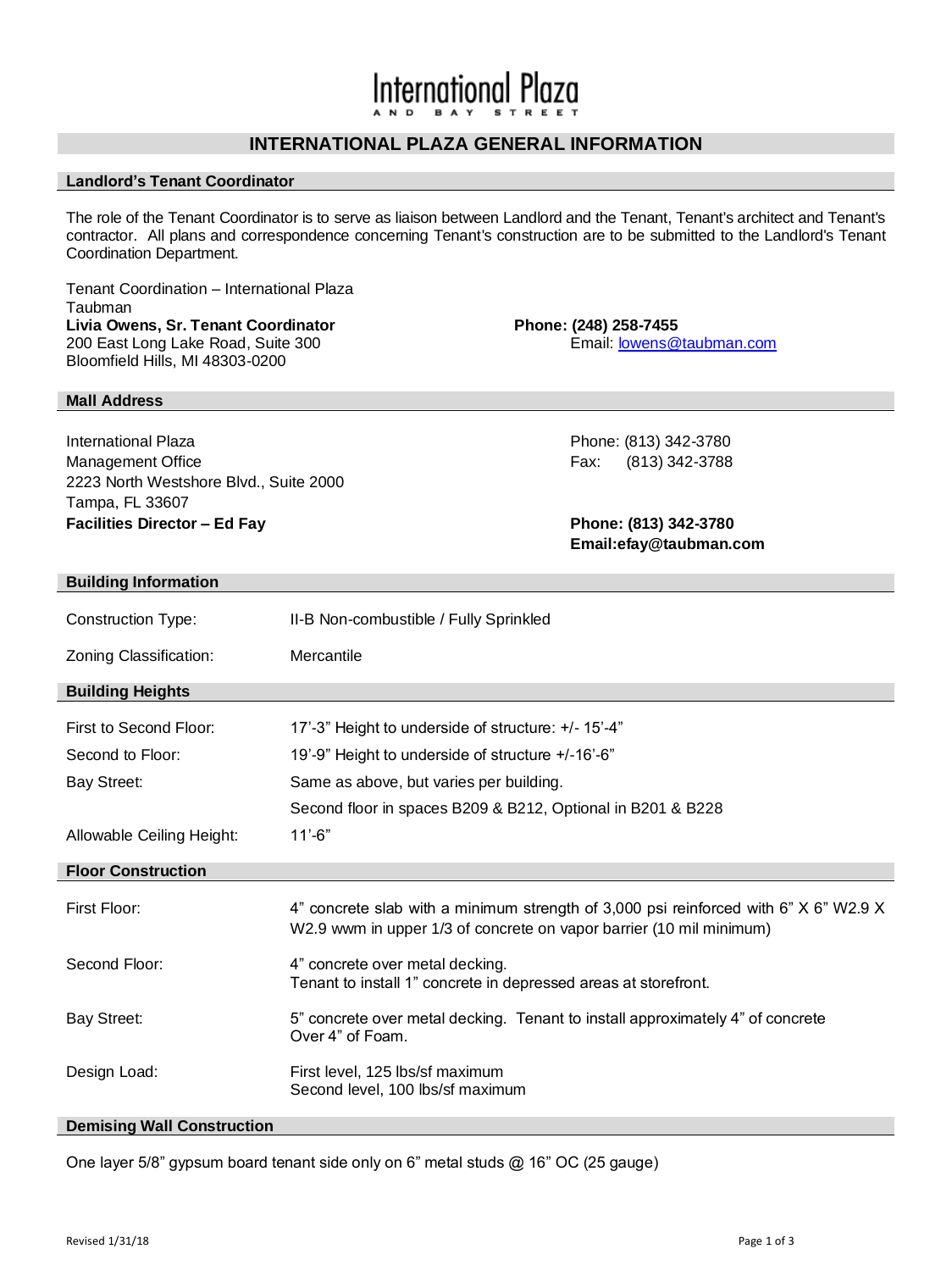# Innoitnnal

#### **Service Corridor Vestibule Required**

Yes, one layer of 1/2" fire-retardant treated plywood 4'-0" high with 4" metal corner guards 8' high to be installed inside service vestibule recess to match Landlord corridor finish.

#### **Utility Services and Points of Connection**

Electrical: Service available to premises: 277/480 volt, 3 phase 4 wire, 60 hertz.

| Watt Density: Retail Tenants: | 6.0 watts/SF  |
|-------------------------------|---------------|
| Food Service Tenants:         | 40.0 watts/SF |
| Food Court Tenant's:          | 50.0 watts/SF |

Tenants with electrical service requirements of *less* than 200 amps connect to electrical distribution center in close proximity to premises as determined by Landlord at Tenant expense.

Tenants with service requirements *greater* than 200 amps connect to electrical service equipment in nearest electrical mezzanine as determined by Landlord at Tenant expense.

#### **Telephone**

Tenant to extend telephone service in conduit from premises to Landlord's designated telephone closet as determined by Landlord at Tenant's expense.

#### **Plumbing**

3/4" Cold Water stub located *above* the premises for first floor tenant's and *below* the floor for second floor tenants, in a location determined by Landlord. Location of larger size stubs must be verified in field and at Tenants expense.

4" Sanitary Sewer and Plumbing Vent stubbed to a location determined by Landlord.

4" Kitchen waste stubbed to a location below the Tenant's premises for Food Court Tenant's, and Bay Street.

Gas Utility Company meter manifolds locations as determined by Landlord.

## **HVAC**

VAC conditioned air supply stubbed to a location within or in close proximity to Tenant's premises. VAV boxes will be provided to Tenant by Landlord in accordance with the Landlord approved construction documents. Return air is through ceiling plenum. Open ceilings must have ducted returns across premises.

| Maximum CFM for First Floor Tenants:  |                  | $= 1.10$ CFM/SF                                                 |
|---------------------------------------|------------------|-----------------------------------------------------------------|
| Maximum CFM for Second Floor Tenants: |                  | $= 1.20$ CFM/SF                                                 |
| Lighting:                             | 6.0 watts/SF     |                                                                 |
| Occupancy:                            | One person/75 SF |                                                                 |
| Food Court Tenants:                   |                  | 1000 CFM of make-up air available from common area HVAC system. |

All tenant HVAC equipment, exhaust fans, etc., to be located on the roof must be installed on support equipment curbs

# or rails located on the roof in locations determined by Landlord. Nameplates are required.

# **Fire Protection**

Sprinkler system is a hydraulically calculated fire protection system. Must use Schedule 40 pipe. Thin wall pipe is not allowed.